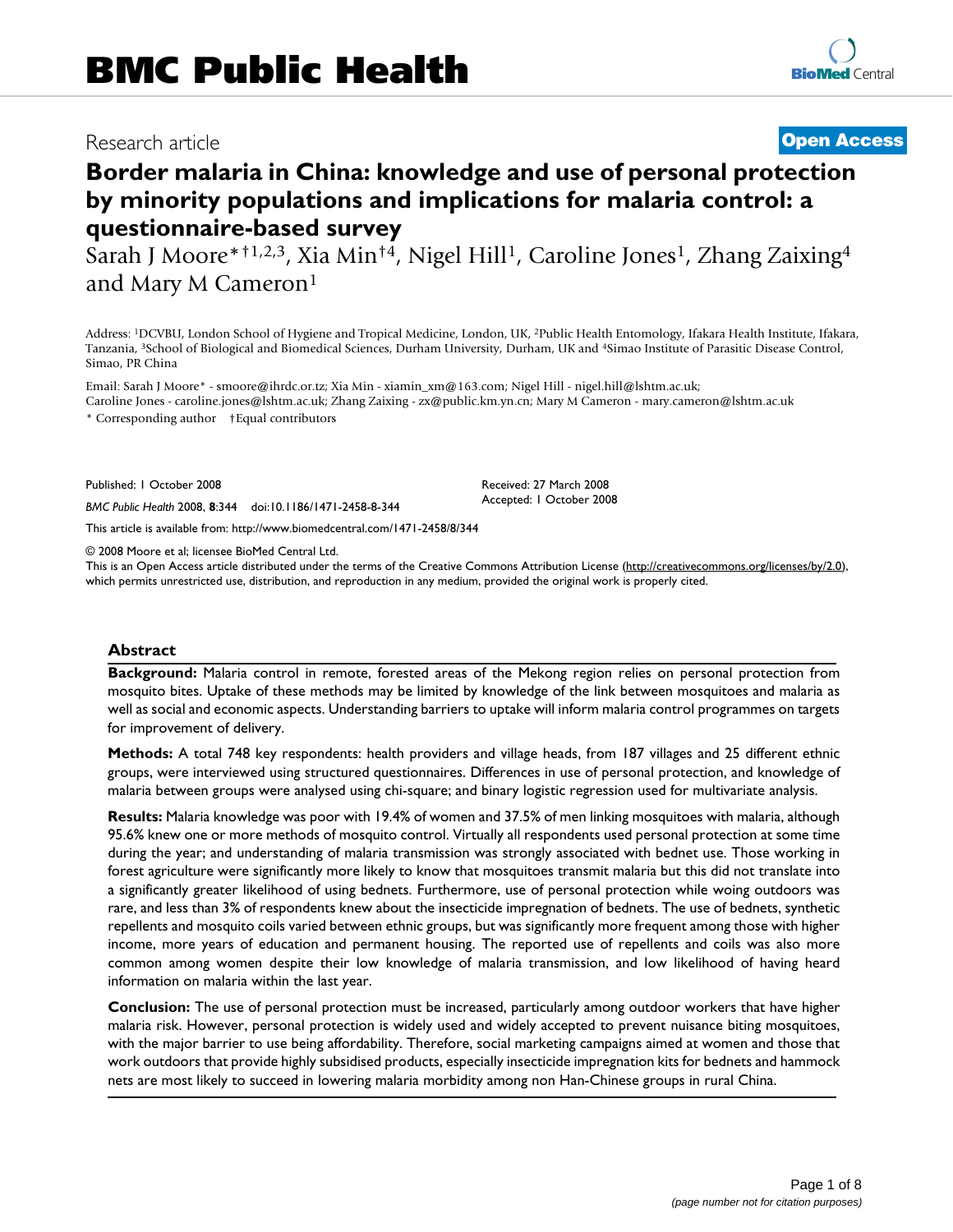# **Background**

Despite the very significant regional decline in reported malaria cases and deaths due to Malaria in the Greater Mekong sub-region during the 1990s, the disease remains an important public health problem in six countries of the Region [1]. In the six endemic Asian countries, Cambodia, China (Yunnan Province), the Lao People's Democratic Republic, Malaysia, the Philippines and Vietnam, most malaria cases occur in remote forested and hilly areas where mosquito vectors are abundant and health services are frequently inadequate. It is estimated that 36% of the population of the Greater Mekong Sub region reside in these areas without adequate vector control [2]. Malaria prevalence is highest among ethnic minorities, migrants and forest workers, with the most vulnerable members of the population being pregnant women, the very poor and the malnourished [3].

The current study investigates knowledge of malaria prevention and use of personal protection measure among 25, ethnic minority populations in Yunnan Province in Southwest China. Most Chinese are Han-Chinese, but the populations interviewed during this study are recognised as ethnic nationalities by the state: having culture, language and lifestyle unique to their groups [4]. As the groups are autonomous, one group may reside in several countries. They frequently cross international borders to visit family, for cross border marriages, and to conduct trade [4], where they often contract malaria while travelling and import it to their villages [5]. Yunnan Province is one of the two remaining areas of China with high annual transmission of both *P. vivax* and *P. falciparum*; the other being Hainan Island. In 2004, the annual reported malaria incidence was 3.09/10,000 [6], although the estimated number of actual cases is at least 18 times greater [7]. Malaria is a particularly severe social and health problem along the border with Myanmar, where mobile workers move back and forth across the border and malaria control is weak. One-third of malaria cases in China came from Yunnan province in 2005, and about a quarter of these were actually infected in Myanmar during trips to visit relatives and conduct business [8].

The mobile populations within the border areas are often vulnerable and of low economic status. However, control of disease and effective treatment is problematic since it is difficult to locate, diagnose and treat infected people in these populations [9]. Annual GDP per capita of the rural population in the border region is one of the lowest in China at <US\$100 [10]. Over half of per capita health expenditure is provided by out-of-pocket contributions [11]. Furthermore, 39% of people in rural-poor areas do not seek health care because of economic difficulties [12], and it is estimated that each bout of malaria severely reduces loss of earnings; with a 1.45% loss of annual

income per episode experienced [13]. Thus, the prevention of malaria morbidity among minority and mobile populations is a priority for malaria control programmes in this region.

Malaria control is complicated by the fact that the local malaria vector mosquitoes: *Anopheles. dirus* A, *An. minimus* A and *An. minimus* C [14], exhibit behaviours that limit their control through traditional methods such as indoor residual spraying (IRS). These vectors breed in scattered forest sites [\[15](#page-6-0)], are exophilic and exophagic [16]; and their tendency to feed in the early evening reduces the impact of bednets [16,17]. Targeted personal protection may have an important role in preventing malaria that is transmitted by exophilic and exophagic vectors that bite early in the evening when people are still outdoors [18,19].

Yunnan is part of the Mekong Roll Back Malaria (RBM) initiative that highlighted the need to evaluate innovative treatments to protect those at risk. RBM began in 1999, and the vector control component focuses on improving information about, access to, and use of insecticide treated bednets because bednets have been used for many years in Yunnan without insecticide [20]. The initiative aims to develop better systems for collecting relevant information to make appropriate decisions on vector control and personal protection, so that the limited resources are targeted at those most in need [21]. Therefore, the aim of the current study is to investigate the existing use of, motivation for using and perceptions of personal protection among rural ethnic-minority populations; in order to identify key areas where uptake of personal protection can be maximised through dissemination of knowledge or improvement of provision.

# **Methods**

# *Study Design*

A survey was performed between May and August 2003, in those counties with highest malaria incidence. For each of the twenty five minority populations, approximately ten villages were visited. However, for some groups it was not possible to visit all ten villages due to road conditions and analysis was weighted accordingly. The villages were chosen at random from a list, and interviews were conducted with four key people in each of the 187 villages visited, with 748 interviews conducted in total. The respondents selected were the head of the village and individuals suggested by village heads because they were herbalists or healers. These were selected as respondents because they are most likely to have information on health issues in the region, and because they give information about diseases to their communities, it is important to know what knowledge and practices they have. The survey was designed to rapidly gather information from a large cross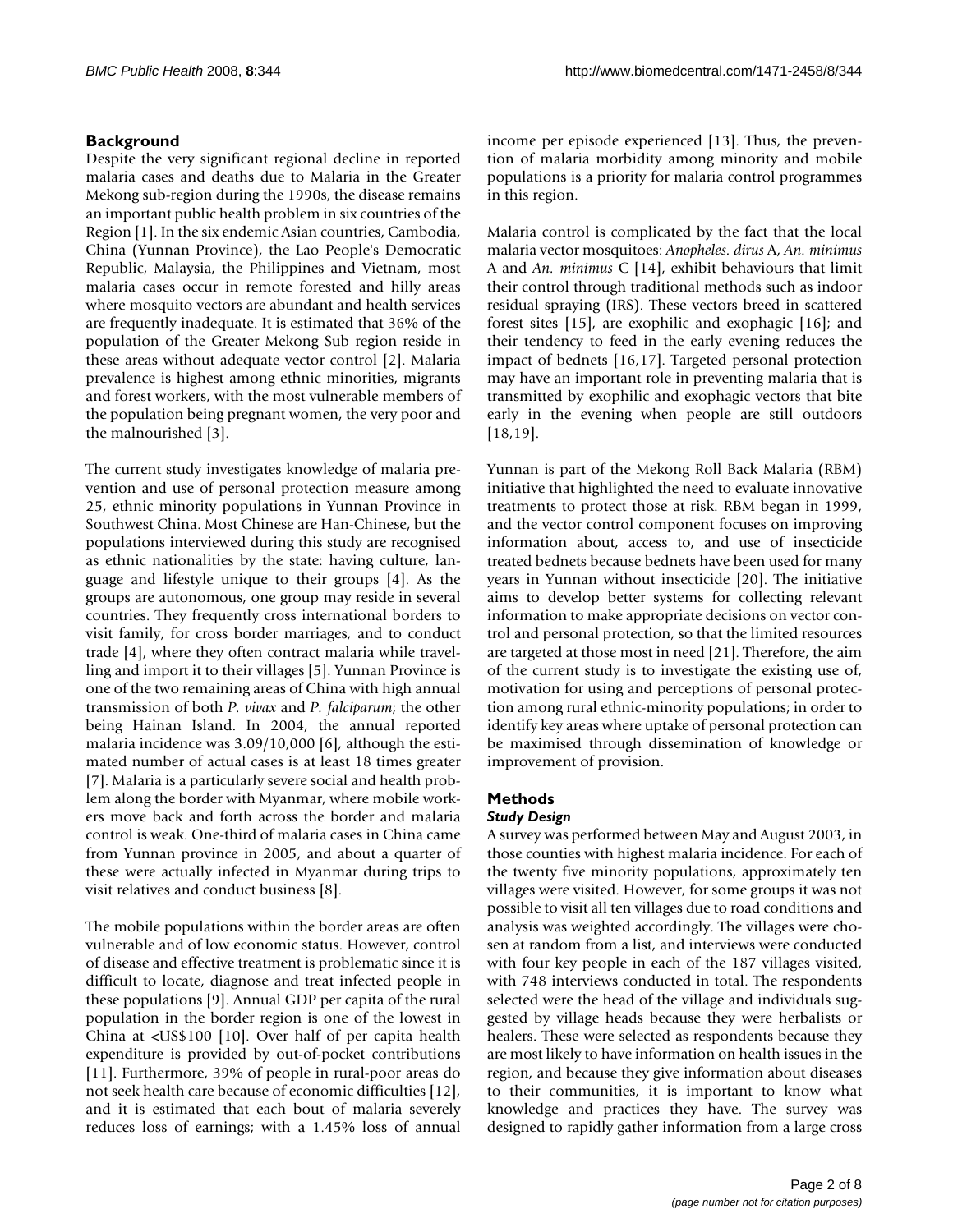section of the population and so those people who are most likely to disseminate information within a community were selected. The survey was designed to measure associations between socioeconomic factors, knowledge and practice. The survey was conducted during the rains because both mosquito numbers and malaria incidence is highest at this time [22], thus the subject matter would be fresh in peoples' minds.

# *Data collection*

Data on the household environment, knowledge and perceptions of personal protection and risk factors for malaria was collected using a structured interview with data entered into questionnaires. This method was favoured over focus groups for health research in this region because replies to questions may sometimes be biased to include what the respondent perceives is a socially desirable response [23]. Reference numbers were used to ensure participant confidentiality.

Structured observations should only be undertaken following exploratory research such as a pilot survey [24], but his was beyond the scope of the study due to time and money constraints. Therefore, the expertise of individuals who had performed this kind of survey previously in the area was resourced. Interviews were conducted by anthropologists from Simao Institute of Parasitic Disease Control who have worked extensively among minority populations in this region and that speak several local dialects. Participants were asked about methods they used to prevent mosquito bites, and their knowledge of malaria. Knowledge of malaria was measured by asking questions about mosquito breeding sites, how malaria is transmitted and preventative measures. Answers were noted using checkboxes but questions were posed in an open fashion to prevent bias of answers. The questionnaire was translated into Mandarin Chinese, and then the questions were translated on the day into local dialect using a translator when necessary, although most respondents spoke Mandarin. The questionnaires were coded using Arabic numbers and all data were entered into a data base using coding to ensure blind data entry. Any sections where informants supplied additional information were backtranslated into English and entered separately. Data were entered using Epi Info 2002 and analysis was performed using SPSS 13.0. Pairs of variables were analysed using chi square to test for significant relationships, followed by stepwise multivariate binary logistic regression of significant variables adjusted for altitude (above and below 1500 m), ethnic group and village.

# *Ethical Considerations*

Ethical clearance for the study has been provided by Yunnan Research Ethical Committee and the LSHTM Research Ethics Committee. Prior to the study, each potential interviewee had a full explanation regarding the reason for the study, procedure and time required to perform the interview, and was given the opportunity to opt out. Identification numbers were used to protect the participants' identities and make data analysis simpler.

# **Results**

The majority of the respondents were male (62.7%), working in agriculture (73.5%), with an annual household income greater than 1200Y (86.9%). Most families comprised 3–5 individuals, who had been living in the area for more than 10 years (93.1%), and the most common housing type was the traditional open two storey housing found in Yunnan, which is constructed of wood and allows mosquitoes ready access (listed as "permanent open" in Table 1). The majority of villages were surrounded by crops (76%), rice fields (87%) and forest (63.8%); therefore they are in close proximity to mosquito breeding sites. Educational level was low: 30% of respondents had received no schooling, with 38% receiving primary education and 27% attending secondary education. There was significant gender disparity in education: 47% of females receiving no education versus 22% of males (Fishers exact test *P* < 0.0001). Educational level was significantly higher in the youngest age group, with more young people having received both primary and secondary education than those in older age groups (Fishers exact test *P* < 0.0001) (Table 1).

Only 31% of respondents knew that mosquitoes transmit malaria, and knowledge was significantly lower among women (O.R. 0.443, 95% C.I.: 0.279–0.703, *P* = 0.001), who were also less likely to have heard information on malaria within the last 12 months (O.R. 0.352, 95% C.I.: 0.176–0.706, *P* = 0.003) (Table 1). There was also a strong association between recalling hearing information on malaria and knowing that mosquitoes transmit malaria (O.R. 7.414, 95% C.I.: 4.669–11.442, *P* < 0.0001).

Almost all of the households perceived mosquitoes as a nuisance (97.1%) and women were more aware of this than men (O.R. 6.104, 95% C.I.: 1.185–31.436, *P* = 0.031), but only 21.9% of respondents mentioned that mosquitoes are a problem because they transmit malaria. Those who lived close to rice fields were also more likely to perceive mosquitoes as a nuisance (O.R. = 5.085, 95% C.I.: 2.111–12.246, *P* = 0.001), but were less likely to perceive mosquitoes as a problem because they cause malaria (O.R. 0.480, 95% C.I.: 0.302–0.762, P = 0.002). Those who understood that malaria was transmitted by mosquitoes were more likely to use bednets (OR 1.572, 95% C.I.: 1.117–2.212, *P* = 0.005), but not repellents or mosquito coils. Use of all three methods of personal protection were strongly related to receiving primary and secondary edu-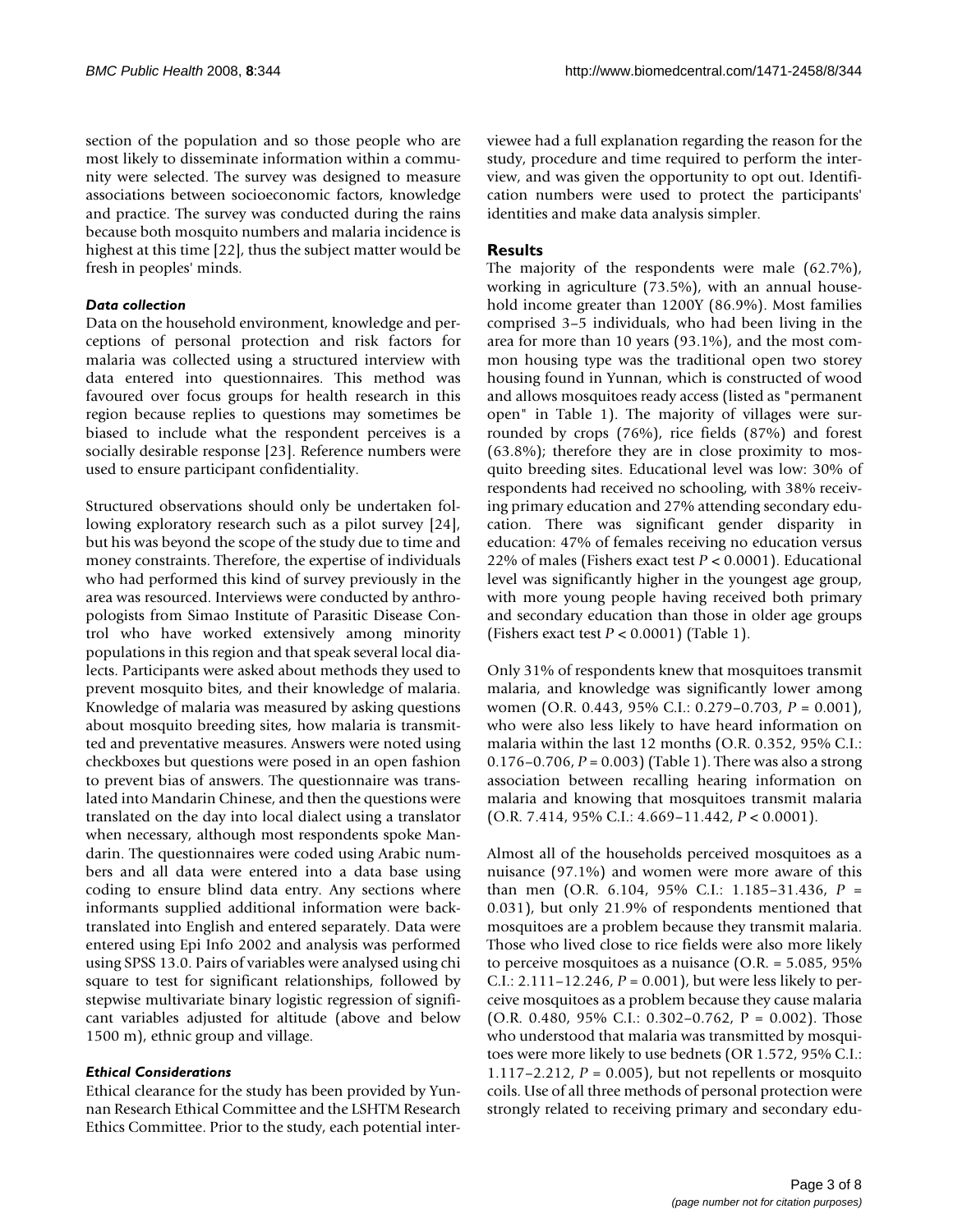| Variable         | n (%) <sup>1</sup> | Know<br>mosquito<br>transmits<br>malaria <sup>2</sup> | Odds<br>ratio                          | Recently<br>heard<br>info on<br>malaria <sup>3</sup> | Odds<br>ratio               | <b>Uses</b><br>bednets <sup>4</sup> | Odds<br>ratio                            | Uses<br>coils <sup>5</sup> | Odds<br>ratio                        | Uses<br>repellents <sup>6</sup> | Odds<br>ratio                          |
|------------------|--------------------|-------------------------------------------------------|----------------------------------------|------------------------------------------------------|-----------------------------|-------------------------------------|------------------------------------------|----------------------------|--------------------------------------|---------------------------------|----------------------------------------|
| Gender           |                    |                                                       | $p = 0.001$                            |                                                      | $p = 0.003$                 |                                     | $p = 0.092$                              |                            | p < 0.001                            |                                 | p < 0.0001                             |
| Male             | 480 (62.7)         | 180 (37.5)                                            | -1                                     | 085 (17.7)                                           | $\mathbf{I}$                | 313(65.3)                           | $\mathbf{I}$                             | 234 (48.8)                 | $\mathbf{I}$                         | 232 (48.3)                      | ı                                      |
| Female           | 268 (35.0)         | 052 (19.4)                                            | 0.443                                  | 017(06.3)                                            | 0.352                       | 185 (69.0)                          | 1.457                                    | 160(59.7)                  | 2.331                                | 172 (64.2)                      | 2.578                                  |
|                  |                    |                                                       | (0.279,<br>0.703)                      |                                                      | (0.176,<br>0.706)           |                                     | (0.938,<br>2.321)                        |                            | (1.500,<br>3.624)                    |                                 | (1.664,<br>3.994)                      |
| Age              |                    |                                                       | $p = 0.978$                            |                                                      | $p = 0.342$                 |                                     | $p = 0.711$                              |                            | $p = 0.143$                          |                                 | $p = 0.066$                            |
| < 30             | 119(14.4)          | 030 (27.3)                                            | T                                      | 011(10.0)                                            | $\mathbf{I}$                | 078 (70.9)                          | $\mathbf{I}$                             | 048 (43.6)                 | $\mathbf{I}$                         | 048 (43.6)                      | T                                      |
| 30 to 50         | 378 (49.4)         | 116(30.7)                                             | 1.025                                  | 062 (16.4)                                           | 0.628                       | 260 (68.8)                          | 0.858                                    | 205 (54.2)                 | 1.332                                | 202 (53.4)                      | 1.574                                  |
|                  |                    |                                                       | (0.650,<br>1.684)                      |                                                      | (0.330,<br>1.195)           |                                     | (0.546,<br>0.346)                        |                            | (0.891,<br>1.991)                    |                                 | (1.002,<br>2.471)                      |
| > 50             | 255 (33.3)         | 084 (32.9)                                            | 1.072                                  | 029(11.4)                                            | 0.830                       | 158 (62.0)                          | 0.795                                    | 138(54.1)                  | 1.808                                | 150 (58.8)                      | 2.022                                  |
|                  |                    |                                                       | (0.529,<br>2.174)                      |                                                      | (0.329,<br>2.095)           |                                     | (0.432,<br>1.464)                        |                            | (0.952,<br>3.431)                    |                                 | (1.002,<br>2.47I)                      |
| Income           |                    |                                                       | $p = 0.656$                            |                                                      | $p = 0.127$                 |                                     | $p = 0.004$                              |                            | p < 0.0001                           |                                 | p < 0.0001                             |
| < 600 Y          | 013(01.7)          | 002 (15.4)                                            | ı                                      | 003(23.1)                                            | $\mathbf{I}$                | 003(23.1)                           | T                                        | 001 (07.7)                 | L                                    | 001 (07.7)                      | ı                                      |
| 600-1200 Y       | 056 (07.3)         | 010(17.9)                                             | 1.313                                  | 003 (05.4)                                           | 2.864                       | 024 (42.9)                          | 1.774                                    | 010(17.9)                  | 04.257                               | 015(26.8)                       | 02.849                                 |
|                  |                    |                                                       | (0.619,<br>2.785)                      |                                                      | (0.953,<br>8.613)           |                                     | (0.911,<br>03.454)                       |                            | (1.838,<br>009.857)                  |                                 | (1.347,<br>006.024)                    |
| Over 1200 Y      | 665 (86.9)         | 216 (32.5)                                            | 1.858                                  | 094 (14.1)                                           | 0.374                       | 461 (69.3)                          | 8.012                                    | 380 (57.1)                 | 21.584                               | 385 (57.9)                      | 27.993                                 |
|                  |                    |                                                       | (0.415,<br>8.320)                      |                                                      | (0.065,<br>2.138)           |                                     | (1.784,<br>35.977)                       |                            | (2.373,<br>196.316                   |                                 | (3.212,<br>243.985)                    |
| Housing          |                    |                                                       | $p = 0.629$                            |                                                      | $p = 0.015$                 |                                     | $p = 0.386$                              |                            | $p = 0.0001$                         |                                 | $p = 0.012$                            |
| Temporary        | 059 (07.7)         | 009 (15.3)                                            | $\mathbf{I}$                           | 009 (15.3)                                           | $\mathbf{I}$                | 033 (55.9)                          | T                                        | 013(22.0)                  | T                                    | 019 (32.2)                      | $\mathbf{I}$                           |
| Semi-perm        | 057 (07.5)         | 015(26.3)                                             | 1.347<br>(0.645,<br>2.813)             | 010(17.5)                                            | 1.049<br>(0.364,<br>03.020) | 029 (50.9)                          | 0.818<br>(0.393)<br>1.702)               | 014 (24.6)                 | 1.586<br>(0.789,<br>03.186)          | 015 (26.3)                      | 1.654<br>(0.891<br>03.069)             |
| Perm Open        | 539 (70.5)         | 166 (30.8)                                            | 1.617                                  | 058 (10.8)                                           | 2.852                       | 383 (71.1)                          | 1.418                                    | 305 (56.6)                 | 4.847                                | 308 (57.1)                      | 4.955                                  |
|                  |                    |                                                       | (0.611,<br>4.279)                      |                                                      | (1.360,<br>05.983)          |                                     | (0.511,<br>3.934)                        |                            | (1.769,<br>13.283)                   |                                 | (1.765,<br>13.916)                     |
| Perm Closed      | 088 (11.5)         | 040 (45.5)                                            | 2.240<br>(0.575,<br>8.742)             | 024 (27.3)                                           | 2.476<br>(0.607,<br>10.094) | 050 (56.8)                          | 1.215<br>(0.481,<br>3.070)               | 058 (65.9)                 | 5.895<br>(2.002,<br>(7.361)          | 057 (64.8)                      | 3.222<br>(1.14,<br>09.075)             |
| <b>Education</b> |                    |                                                       | $p = 0.001$                            |                                                      | $p = 0.002$                 |                                     | $p = 0.01$                               |                            | p < 0.0001                           |                                 | $p = 0.004$                            |
| None             | 232 (30.3)         | 043 (18.5)                                            | T                                      | 015(06.5)                                            | $\mathbf{I}$                | 139 (59.9)                          | $\mathbf{I}$                             | 096 (41.4)                 | $\mathbf{I}$                         | 114(49.1)                       | T                                      |
| Primary          | 291 (38.0)         | 088 (30.2)                                            | 1.548<br>(0.944,<br>2.536)             | 040 (13.7)                                           | 2.020<br>(I.I22,<br>3.637)  | 194(66.7)                           | 2.063<br>(1.218,<br>3.493)               | 149(51.2)                  | 2.171<br>(1.311,<br>3.594)           | 057 (54.0)                      | 1.241<br>(0.751,<br>2.049)             |
| Secondary        | 209 (27.3)         | 091 (43.5)                                            | 2.980                                  | 045 (21.5)                                           | 3.412                       | 160(76.6)                           | 2.496                                    | 142 (67.9)                 | 4.216                                | 128(61.2)                       | 2.465                                  |
|                  |                    |                                                       | (1.666,<br>5.332)                      |                                                      | (1.677,<br>6.942)           |                                     | (1.352,<br>4.610)                        |                            | (2.445,<br>7.268)                    |                                 | (1.437,<br>4.229)                      |
| Occupation       |                    |                                                       | $p = 0.001$                            |                                                      | Not<br>calculated           |                                     | $p = 0.168$                              |                            | $p = 0.1$                            |                                 | $p = 0.001$                            |
| Agriculture      | 562 (73.5)         | 157 (28.9)                                            |                                        | 071 (13.1)                                           |                             | 369 (68.0)                          | J.                                       | 284(51.1)                  | J.                                   | 300 (54.0)                      |                                        |
| Forestry         | 031 (04.0)         | 019(61.3)                                             | 2.194<br>(0.373, 12.9)<br>09)          | 008 (25.8)                                           |                             | 017 (63.0)                          | 2.196<br>(0.255,<br>018.925)             | 011(40.7)                  | 0.374<br>(0.041,<br>3.441)           | 006 (19.4)                      | 0.210<br>(0.038,<br>01.150)            |
| Plantation       | 027 (03.5)         | 005 (18.5)                                            | 0.131<br>(0.030,                       | 008 (29.6)                                           |                             | 023 (74.2)                          | 4.009<br>(0.101,<br>158.693)             | 009 (29.0)                 | 0.348<br>(0.040,<br>3.056)           | 005 (18.5)                      | 0.680<br>(0.019,<br>23.960)            |
| Labourer         | 014(01.8)          | 003 (25.0)                                            | 00.567)<br>0.722<br>(0.210,            | 000 (00.0)                                           |                             | 009 (75.0)                          | 4.051<br>(0.694,                         | 004 (28.6)                 | 0.152<br>(0.023,                     | 005 (35.7)                      | 0.295<br>(0.054,                       |
| Other            | 096 (12.5)         | 044 (37.9)                                            | 02.475)<br>0.645<br>(0.173,<br>02.407) | 013(11.0)                                            |                             | 066 (56.9)                          | 023.657)<br>2.206<br>(0.362,<br>013.452) | 075 (74.3)                 | 1.015)<br>0.113<br>(0.017,<br>0.767) | 077 (76.2)                      | 01.621)<br>1.746<br>(0.230,<br>13.242) |
| <b>Altitude</b>  |                    |                                                       | P < 0.0001                             |                                                      | p < 0.0001                  |                                     | P < 0.0001                               |                            | $p = 0.183$                          |                                 | p < 0.0001                             |
| < 1200 m         | 314 (42.0)         | 134(42.7)                                             | $\mathbf{I}$                           | 060 (19.3)                                           | T                           | 238 (75.8)                          | T                                        | 172 (54.8)                 | T                                    | 143 (45.5)                      | T                                      |
| > 1200 m         | 424 (58.0)         | 098 (22.6)                                            | 0.392<br>(0.285,<br>0.538)             | 042 (09.7)                                           | 0.449<br>(0.294,<br>0.687)  | 260 (59.9)                          | 0.447<br>(0.346,<br>0.658)               | 222 (51.2)                 | 0.865<br>(0.646,<br>1.157)           | 261 (60.1)                      | 1.804<br>(1.345,<br>2.420)             |

#### **Table 1: Binary logistic regression to identify key determinants of malaria knowledge and personal protection use**

The number and percentage of respondents in each socioeconomic category was stratified by gender and age of respondent, housing quality, annual household income,<br>occupation of the head of the household, educational level o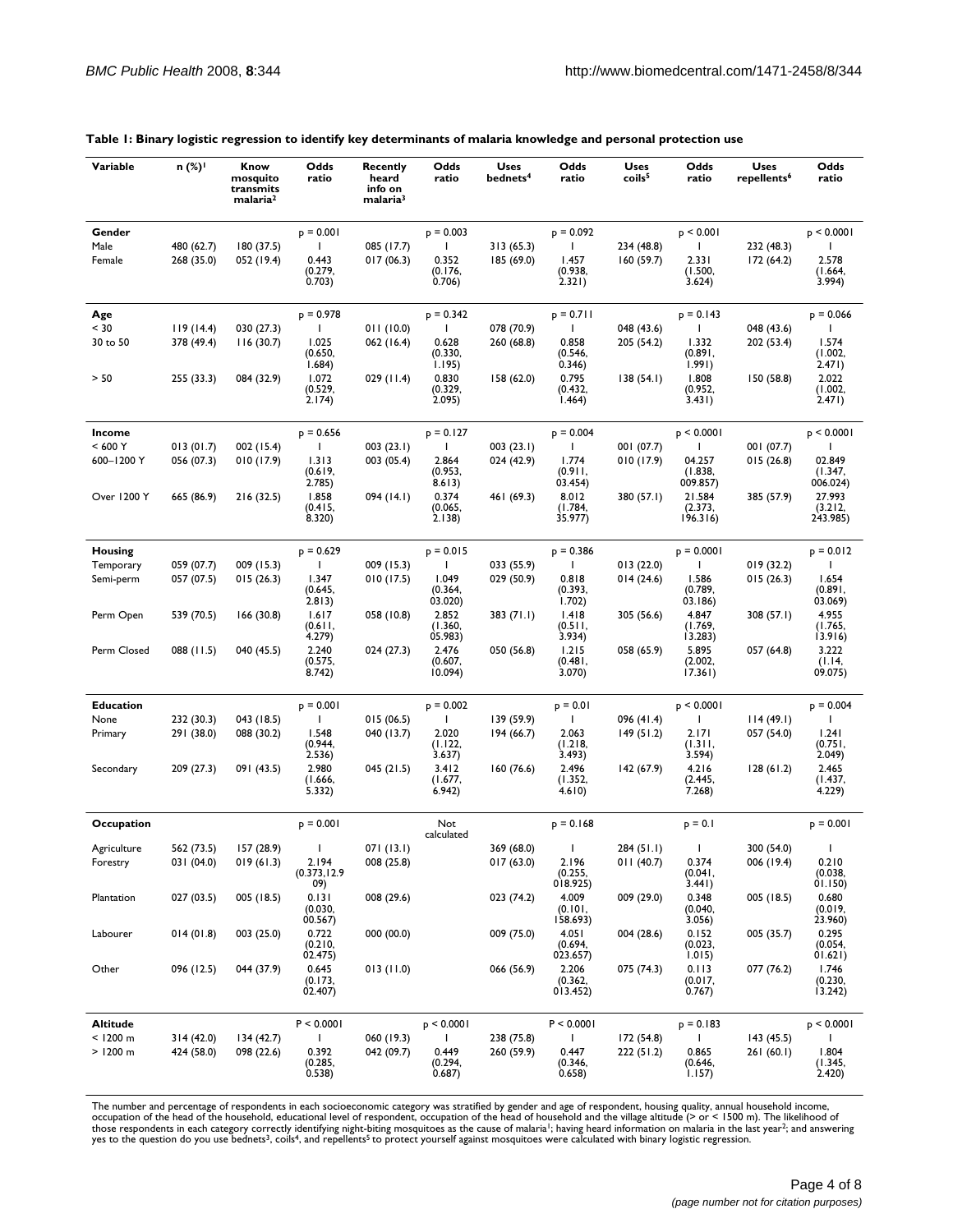cation, and even more strongly predictive of use was higher income (Table 1).

Although knowledge that mosquitoes transmit malaria was low, knowledge of mosquito control methods was high. When asked (without prompting), "What methods do you know that can be used to prevent mosquito nuisance?" 80% of respondents mentioned bednets, 75.5% mentioned indoor residual spraying (IRS) and 65% mentioned repellents as methods for controlling mosquitoes. However, when this question was rephrased later in the questionnaire as "how can you protect yourself against malaria" 43% replied that they didn't know, 12.5% answered IRS, 8.6% mentioned bednets and 19% mentioned drugs such as chloroquine.

Although most people used personal protection, this was largely confined to use inside of houses, and use of personal protection outdoors besides wearing long clothing was rare (Figure 1). Importantly, those working in occupations where they are likely to encounter mosquitoes used insect repellents less frequently than those in agriculture i.e. foresters (OR 0.210, 95% C.I.: 0.038–1.150, *P* = 0.001) and plantation workers (OR 0.68, 95% C.I.: 0.019–23.960, *P* = 0.001) (Table 1). This result was surprising, since foresters had the best knowledge of malaria transmission: 61.3% identified mosquitoes as the cause of malaria compared to 37.9% who were employed in 'other' indoor occupations including medicine and business (Table 1), and more than twice as many people engaged in forestry or plantation agriculture had heard information on malaria when compared to other occupations (Pearson Chi Square *P* = 0.017). Importantly, those working in forestry and plantation agriculture were four times more likely to use bednets, although the association was not significant (Table 1).

Bednet use varied greatly between different groups, ranging from 3.6% among the Zang to 100% among the Shui; with a mean of 66.5% of respondents using bednets at home; and 97.4% of users said that they used the nets because they were effective rather than cheap. Of those who used nets, 62.7% used them to protect themselves from mosquitoes with low numbers using them for privacy (1.8%), to stop dust (7.6%) and for warmth (4.8%). The same trend was observed among repellent and coil users with 95.8% and 96.2%, respectively, of those respondents that used repellents or coils, perceiving them as effective. Almost all of the bednets used were unimpregnated because only 0.9% of households heads interviewed used a treated net, and only 3.1% knew about the insecticide treatment of bednets.

# **Discussion and conclusion**

Key informants were chosen for this survey because they are the information givers on health issues in remote

areas, and traditional healers were selected as they may also treat those with malaria. It is of particular importance to identify the knowledge of malaria held by these groups as they disseminate knowledge to others in the community. However, it is appreciated that the survey may not be extrapolated to the whole autonomous population of Yunnan, because the interviewees are not representative of the population as a whole, with males and older people receiving over representation.

The two most important predictors of use of personal protection were income and education. Overall more educated people used personal protection more frequently and also had better knowledge of malaria. A similar trend was found by a survey conducted in Laos which showed that education was predictive of knowledge of transmission and use of bednets [25]. As there was no statistical relationship between education and income, it would appear that some health education is received whilst at school because those with more years of education were more likely to state mosquitoes as a cause of malaria. Disseminating malaria knowledge through schools is one of the areas of focus of the Mekong RBM project [20], and appears to be an effective strategy to improving community knowledge of malaria transmission. Additionally, those of higher educational status were more likely to have heard something about malaria in the last year. This indicates that there may also be language or literacy barriers resulting in low knowledge of malaria. Such barriers to knowledge may be overcome by the use of spoken messages about malaria prevention such as community plays and workshops [26].

Knowledge of malaria transmission was low overall, but women knew significantly less about the link between mosquitoes and malaria. However, this did not reduce their use of personal protection, a phenomenon that was also identified in a survey in Thailand [27]. The perception that mosquitoes are a nuisance may explain why women were more likely to use bednets, coils and repellents even though they had lower understanding of malaria transmission.

Several authors have recommended that malaria control for the region should target personal at men of working age, who have greater occupational exposure to mosquitoes [28-30]. Although it is likely that working men do bear a high malaria burden in the Mekong Region, there is evidence from some areas suggesting that mosquito exposure is similar among men and women, although the timing and location of their exposure might be different [31,32]. Women engage in many agricultural tasks alongside men – they provide 46.6% of agricultural labour in Yunnan, and also participate in forestry [33]. Since women are responsible for maintaining the household as well as performing agricultural tasks they tend to get up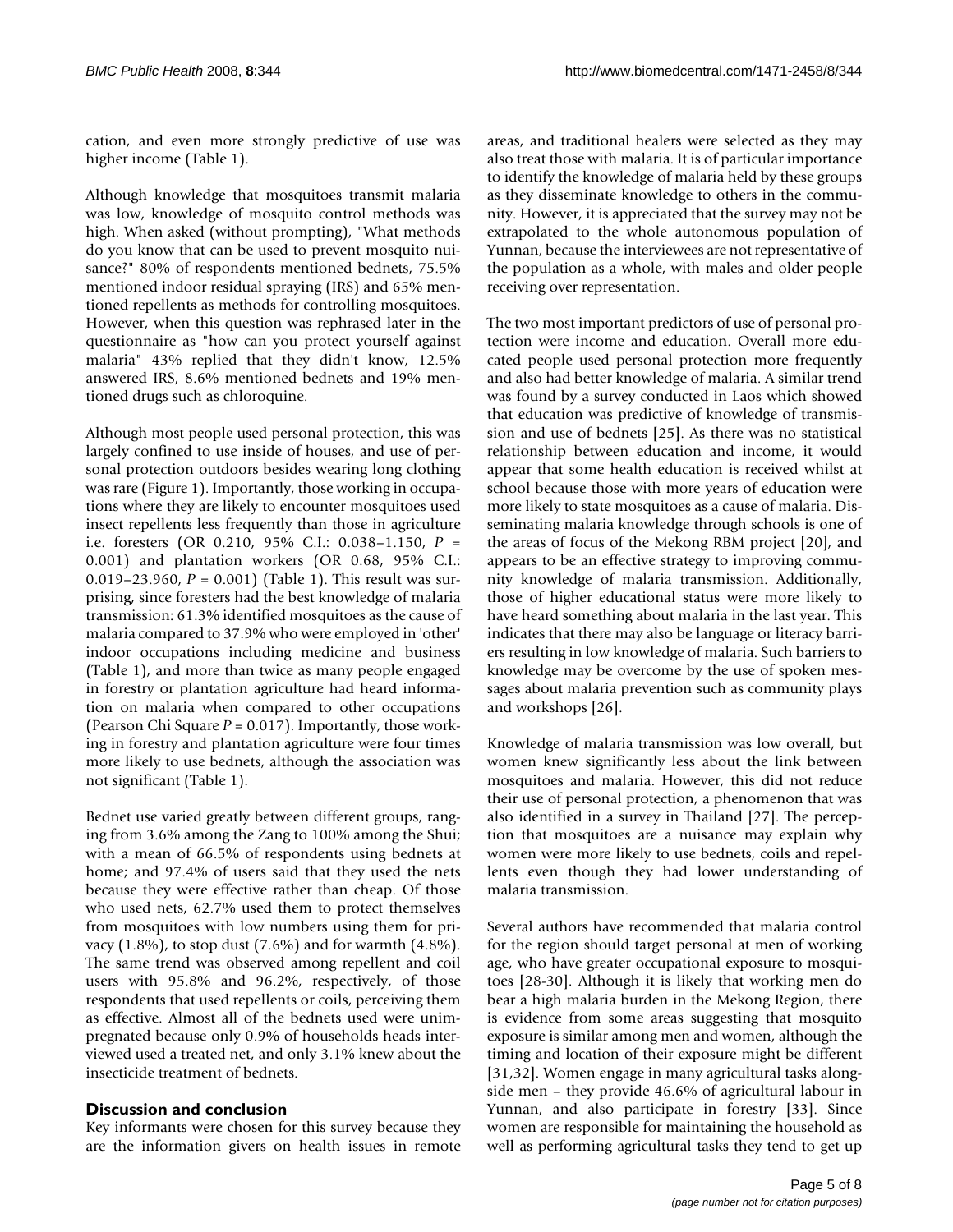

#### Differences in the use of personal protection when at home, or **Figure 1** outdoors in the forest or field where malaria risk is higher

**Differences in the use of personal protection when at home, or outdoors in the forest or field where malaria risk is higher**. The figure represents the percentage of respondents that use personal protection when at home or outdoors. Bars denote the mean and 95% c.i. percentage of responses (n= 748). The respondents were asked "Do you try to protect yourself from mosquito bites? If you do, how do you protect yourself when you are at home? How do you try to protect yourself when you enter the forest? How do you protect yourself when you are working in the fields? Respondents could make multiple responses.

earlier than men, which also exposes them to early morning vector biting [34]. Some of the bias towards malaria burden in men may be due to underreporting in passive surveillance [35]. Women are less likely to seek health care due to a lack of recognition of women's health problems and barriers to mobility [34]; and are at high risk of malaria morbidity when pregnant [36-38]. Therefore targeting of personal protection information at both men and women may be more appropriate in this scenario. Although women generally have lower status than men in Yunnan, they are responsible for making household purchases [39,40]. This survey shows that they are most open to using personal protection methods. Improving women's knowledge and exposure to personal protection is important as they may be able to encourage use by other members of the family through their purchases. Again, the lower educational status of women suggests that verbal campaigns rather than written literature may be the best way to spread messages about malaria prevention and treatment.

It is interesting that those most exposed to mosquitoes i.e. those engaged in plantation agriculture and forestry only protect themselves from bites with long clothing whilst working, even though they had better knowledge of malaria transmission than those engaged in other occupations. However, they did use bednets more frequently (and they did not receive a higher income than other groups) which illustrates the importance of health education programmes in translating knowledge into practice. This lack of personal protection use away from home is common in Southeast Asia [30,34], and this phenomenon has been targeted as part of the RBM initiative, with NGOs investigating the potential for Social Marketing of hammock nets and deet (di-ethyl toulamide) based repellents for migratory populations [35]. Additionally, the mandatory use of personal protection in the field by plantation workers or those working for commercial logging companies in Southeast Asia could be negotiated as has occurred in Bolivia [41].

Health policy for the region targets increased coverage of long-lasting insecticidal nets [21], and the research clearly demonstrates a lack of knowledge about insecticide treatment of bednets among the surveyed population. Personal protection use among the participants of the survey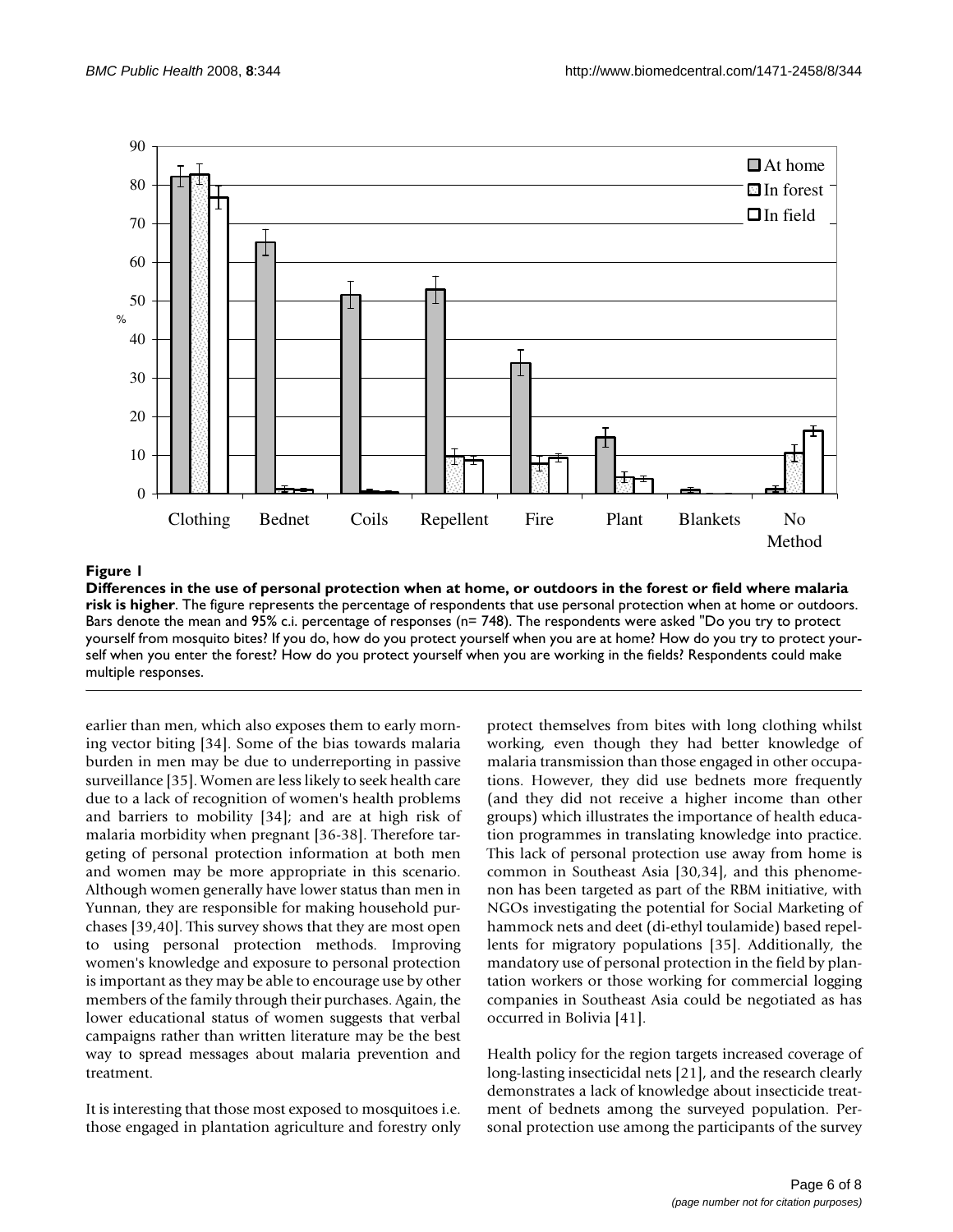is high despite low understanding of malaria transmission or control. This has been shown by several other surveys conducted among ethnic minority groups in Laos, Thailand and Myanmar [42-45]. There was a statistically significant relationship between mentioning that mosquitoes cause malaria and use of bednets, as was also seen in a similar survey conducted in Hainan Province [46]. However, the use of other methods of personal protection was motivated only by nuisance biting. The lack of relation between knowledge and practise, where nuisance is the greatest motivator for using personal protection, is widely recorded in the literature and has lead some researchers to advocate the use of protection measures independent of people's knowledge, stressing the importance of low price of interventions to facilitate purchase [47]. In fact, cost may be the most important hindrance to uptake of personal protection in this region as the strongest statistical association between factors was seen between income and personal protection use.

Health policy for the region targets increased coverage of long-lasting insecticidal nets [21], and the research clearly demonstrates a lack of knowledge about insecticide treatment of bednets among the surveyed population. The survey has shown that the use of insecticide impregnated nets among autonomous groups in Yunnan needs to increase alongside outdoor use of personal protection, especially among high risk groups such as forest workers. In an area like Yunnan where language and literacy can be a barrier, health education based on verbal communication such as village meetings and radio broadcasts for both men and women that coincide with bednet distribution may be required. However, personal protection is widely used and widely accepted, with the major barrier to use being affordability. Therefore social marketing campaigns with highly subsidised products are most likely to succeed.

#### **Competing interests**

The authors declare that they have no competing interests.

#### **Authors' contributions**

SJM designed the questionnaire, inputted and analysed data and wrote the manuscript. XM led the field collection team, assisted with questionnaire design and inputted data. NH conceived the study, assisted with study design, obtained ethic approval, liaised between institutes and revised the manuscript and obtained ethics approval. CJ assisted on design of questionnaire and revision of manuscript. ZZ designed the questionnaire and revised the manuscript. MCC designed the study and questionnaires and edited manuscript.

# **Acknowledgements**

The authors thank all the study participants for their time in answering the questionnaire. The study was funded by The Gates Malaria Partnership. The authors would like to thank Jane Bruce for statistical advice and the field

team of Simao Institute of Parasitic Disease Control for data collection. Many thanks to Wakagari Deressa and Susanta Gosh generously reviewed the manuscript and whose comments greatly improved it.

#### **References**

- 1. WHO: **Combating Communicable Diseases 2. Malaria, other vector borne and parasitic diseases Roll Back Malaria.** 2007 [[http://www.wpro.who.int/\]](http://www.wpro.who.int/).
- 2. ADB: **Technical assistance to the Greater Mekong Sub region for strengthening malaria control for ethnic minorities (financed by the poverty reduction cooperation fund) TAR: OTH 39040.** Manila: Asian Development Bank; 2005.
- 3. ADB: **Technical assistance for the study of the health and educational needs of ethnic minorities in the Greater Mekong Sub region.** Manila: Asian Development Bank; 1998.
- 4. Xu J, Salas M: **Moving the periphery to the centre: indigenous people, culture and knowledge in changing Yunnan.** Bangkok: Rockefeller Foundation; 2003.
- 5. Xu J, Liu H: **[Border malaria in Yunnan, China.](http://www.ncbi.nlm.nih.gov/entrez/query.fcgi?cmd=Retrieve&db=PubMed&dopt=Abstract&list_uids=9561591)** *Southeast Asian J Trop Med Public Health* 1997, **28(3):**456-459.
- 6. Zhou SS, Tang LH, Sheng HF, Wang Y: **[\[Malaria situation in the](http://www.ncbi.nlm.nih.gov/entrez/query.fcgi?cmd=Retrieve&db=PubMed&dopt=Abstract&list_uids=16866130) [People' s Republic of China in 2004\].](http://www.ncbi.nlm.nih.gov/entrez/query.fcgi?cmd=Retrieve&db=PubMed&dopt=Abstract&list_uids=16866130)** *Zhongguo Ji Sheng Chong Xue Yu Ji Sheng Chong Bing Za Zhi* 2006, **24(1):**1-3.
- 7. Sheng HF, Zhou SS, Gu ZC, Zheng X: *[Malaria situation in the People's Republic of China in 2002]* 2003, **21:**.
- 8. Global Fund: **East Asia and Pacific regional overview: successes, challenges and achievements to date.** Geneva: The Global Fund to Fight AIDS, Tuberculosis and Malaria; 2007.
- 9. Stern A: **International population movements and public health in the Mekong region: an overview of some issues concerning mapping.** *Southeast Asian J Trop Med and Public Health* 1998, **29(2):**201-212.
- 10. Statistics Bureau of Yunnan: **Annual Report of Yunnan.** In *Yunnan Statistical Yearbook 2001* Beijing: China Statistics Press; 2000.
- 11. WHO: **World Health Report.** Geneva: World Health Organisation; 2004.
- 12. Lin V, Zhao H: **Health policy and financing in China: an update for Ausaid.** Canberra: Ausaid; 2001.
- 13. Jackson S, Sleigh AC, Liu XL: **[Cost of malaria control in China:](http://www.ncbi.nlm.nih.gov/entrez/query.fcgi?cmd=Retrieve&db=PubMed&dopt=Abstract&list_uids=12219157) [Henan's consolidation programme from community and](http://www.ncbi.nlm.nih.gov/entrez/query.fcgi?cmd=Retrieve&db=PubMed&dopt=Abstract&list_uids=12219157) [government perspectives.](http://www.ncbi.nlm.nih.gov/entrez/query.fcgi?cmd=Retrieve&db=PubMed&dopt=Abstract&list_uids=12219157)** *Bull World Health Organ* 2002, **80(8):**653-659.
- 14. Chen B, Harbach RE, Butlin RK: **Molecular and morphological studies on the** *Anopheles minimus* **[group of mosquitoes in](http://www.ncbi.nlm.nih.gov/entrez/query.fcgi?cmd=Retrieve&db=PubMed&dopt=Abstract&list_uids=12243226) [southern China: taxonomic review, distribution and malaria](http://www.ncbi.nlm.nih.gov/entrez/query.fcgi?cmd=Retrieve&db=PubMed&dopt=Abstract&list_uids=12243226) [vector status.](http://www.ncbi.nlm.nih.gov/entrez/query.fcgi?cmd=Retrieve&db=PubMed&dopt=Abstract&list_uids=12243226)** *Med Vet Entomol* 2002, **16(3):**253-265.
- <span id="page-6-0"></span>15. Chareonviriyaphap T, Prabaripai A, Bangs MJ, Aum-Aung B: **Seasonal abundance and blood feeding activity of** *Anopheles minimus* **[Theobald \(Diptera: Culicidae\) in Thailand.](http://www.ncbi.nlm.nih.gov/entrez/query.fcgi?cmd=Retrieve&db=PubMed&dopt=Abstract&list_uids=14765665)** *J Med Entomol* 2003, **40(6):**876-881.
- 16. Trung HD, Bortel WV, Sochantha T, Keokenchanh K, Briet OJ, Coosemans M: **[Behavioural heterogeneity of Anopheles spe](http://www.ncbi.nlm.nih.gov/entrez/query.fcgi?cmd=Retrieve&db=PubMed&dopt=Abstract&list_uids=15730510)[cies in ecologically different localities in Southeast Asia: a](http://www.ncbi.nlm.nih.gov/entrez/query.fcgi?cmd=Retrieve&db=PubMed&dopt=Abstract&list_uids=15730510) [challenge for vector control.](http://www.ncbi.nlm.nih.gov/entrez/query.fcgi?cmd=Retrieve&db=PubMed&dopt=Abstract&list_uids=15730510)** *Trop Med Int Health* 2005, **10(3):**251-262.
- 17. Meek SR: **[Vector control in some countries of Southeast Asia:](http://www.ncbi.nlm.nih.gov/entrez/query.fcgi?cmd=Retrieve&db=PubMed&dopt=Abstract&list_uids=7605123) [comparing the vectors and the strategies.](http://www.ncbi.nlm.nih.gov/entrez/query.fcgi?cmd=Retrieve&db=PubMed&dopt=Abstract&list_uids=7605123)** *Ann Trop Med Parasitol* 1995, **89(2):**135-147.
- 18. Hii JLK, Kanai L, Foligela A, Kan KP, Burkot TR, Wirtz RA: **Impact of permethrin-impregnated bednets compared with DDT house-spraying against malaria transmission by** *Anopheles farauti* **and** *An. punctulatus* **[in the Solomon Islands.](http://www.ncbi.nlm.nih.gov/entrez/query.fcgi?cmd=Retrieve&db=PubMed&dopt=Abstract&list_uids=8268487)** *Med Vet Entomol* 1993, **7:**333-338.
- 19. Rowland M, Downey G, Rab A, Freeman T, Mohammad N, Rehman H, Durrani N, Reyburn H, Curtis C, Lines J, Fayaz M: **[DEET mos](http://www.ncbi.nlm.nih.gov/entrez/query.fcgi?cmd=Retrieve&db=PubMed&dopt=Abstract&list_uids=14996362)[quito repellent provides personal protection against](http://www.ncbi.nlm.nih.gov/entrez/query.fcgi?cmd=Retrieve&db=PubMed&dopt=Abstract&list_uids=14996362) malaria: a household randomized trial in an Afghan refugee [camp in Pakistan.](http://www.ncbi.nlm.nih.gov/entrez/query.fcgi?cmd=Retrieve&db=PubMed&dopt=Abstract&list_uids=14996362)** *Trop Med Int Health* 2004, **9(3):**335-342.
- 20. Yunnan Institute of Malaria Control: **Plan for implementation to Roll-back Malaria in Mekong River Valley.** Simao: Yunnan Institute of Malaria Control; 1999.
- 21. WHO: **The Mekong Roll Back Malaria Initiative.** New Delhi: World Health Organisation; 2001.